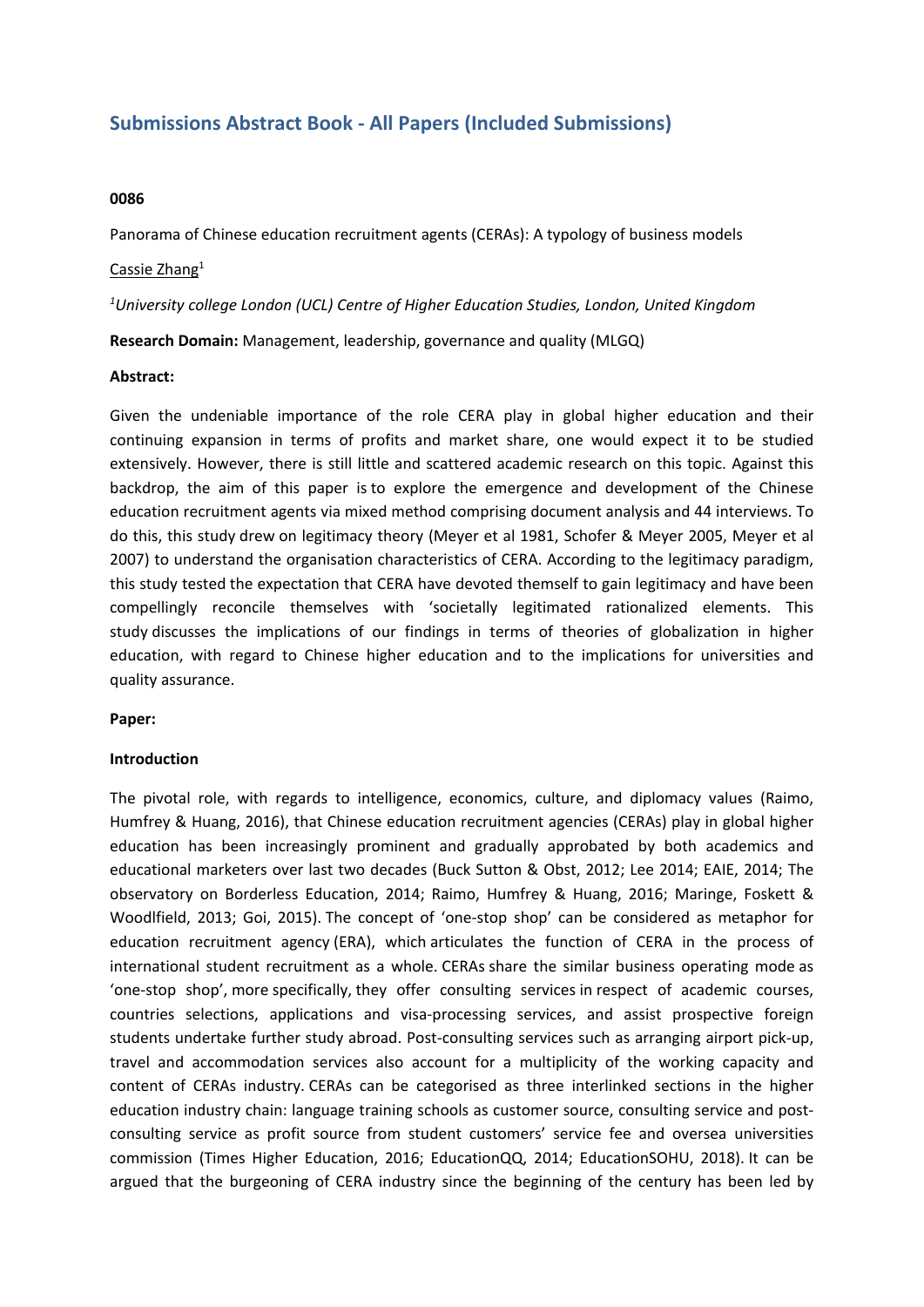economic growth identifiable with China's entry into the WTO in 2001, and the two subsequent economic peaks in 2006 and 2008 (MoE, 2019). Nevertheless, in spite of the global financial crisis and the general slowdown of the pace of economic growth, the CERA sector has continued to thrive and flourish.

# **Aim of the paper**

Given the undeniable importance of the role CERA play in global higher education and their continuing expansion in terms of profits and market share, one would expect it to be studied extensively. However, there is still little and scattered academic research on this topic. Against this backdrop, the aim of this paper is to explore the emergence and development of the Chinese education recruitment agents via mixed method comprising document analysis and 44 interviews. To do this we draw on legitimacy theory (Meyer et al 1981, Schofer & Meyer 2005, Meyer et al 2007) to understand the organisation characteristics of CERA. According to the legitimacy paradigm, this study tested the expectation that CERA have devoted themself to gain legitimacy and have been compellingly reconcile themselves with 'societally legitimated rationalized elements. This study discussed the implications of our findings in terms of theories of globalization in higher education, with regard to Chinese higher education and to the implications for universities and quality assurance.

# **Methodology**

The lack of previous studies and systematic recording on the company activities of CERAs has caused difficulties in data collection on CERAs. This study used two open databases (web-based research): Tianyancha (Skyeye), which comprises 140 million of Chinese businesses, and the database of the Chinese Bureau of Supervision and Administration of Foreign Affairs in Education (JSJ). Information such as company name, date of establishment, geographical location, organisational form, staff structures, and internal structure etc. were collected systematically from JSJ and Skyeye, and grouped into two separate data sets (dataset A and dataset B) for the purpose of data accuracy. The relevant figures from industry reports on international student recruitment were also utilised supplementing to dataset A and B. Final datasets were be analysed in order to provide detailed descriptive statistics, as well as <sup>a</sup> regression analysis.

Furthermore, Given the preliminary findings from the research phase one, in total 44 semi-structured interviews with managers and staffs were conducted to collect in-depth qualitative data on their business models in the context of higher education. Qualitative data from web-based research were synthesized with interview data, which were analysed thematically.

# **Findings, conclusion and implications**

In this study, the aim of the present research was to explore the emergence and development of the CERAs by testing the expectation draw from legitimacy paradigm. The investigation of CERAs has have evidently supported the hypotheses in relation to structural evolvement of CERAs, to be specific, CERAs have been gradually evolving and converging into <sup>a</sup> model of rationalized bureaucratic structure, of which <sup>a</sup> typology of business models were discovered. This study explores the organisational evolvement of CERAs with <sup>a</sup> focus on organisational legitimacy of ERAs, providing new insight into the emergence of CERAs as global actors in higher education.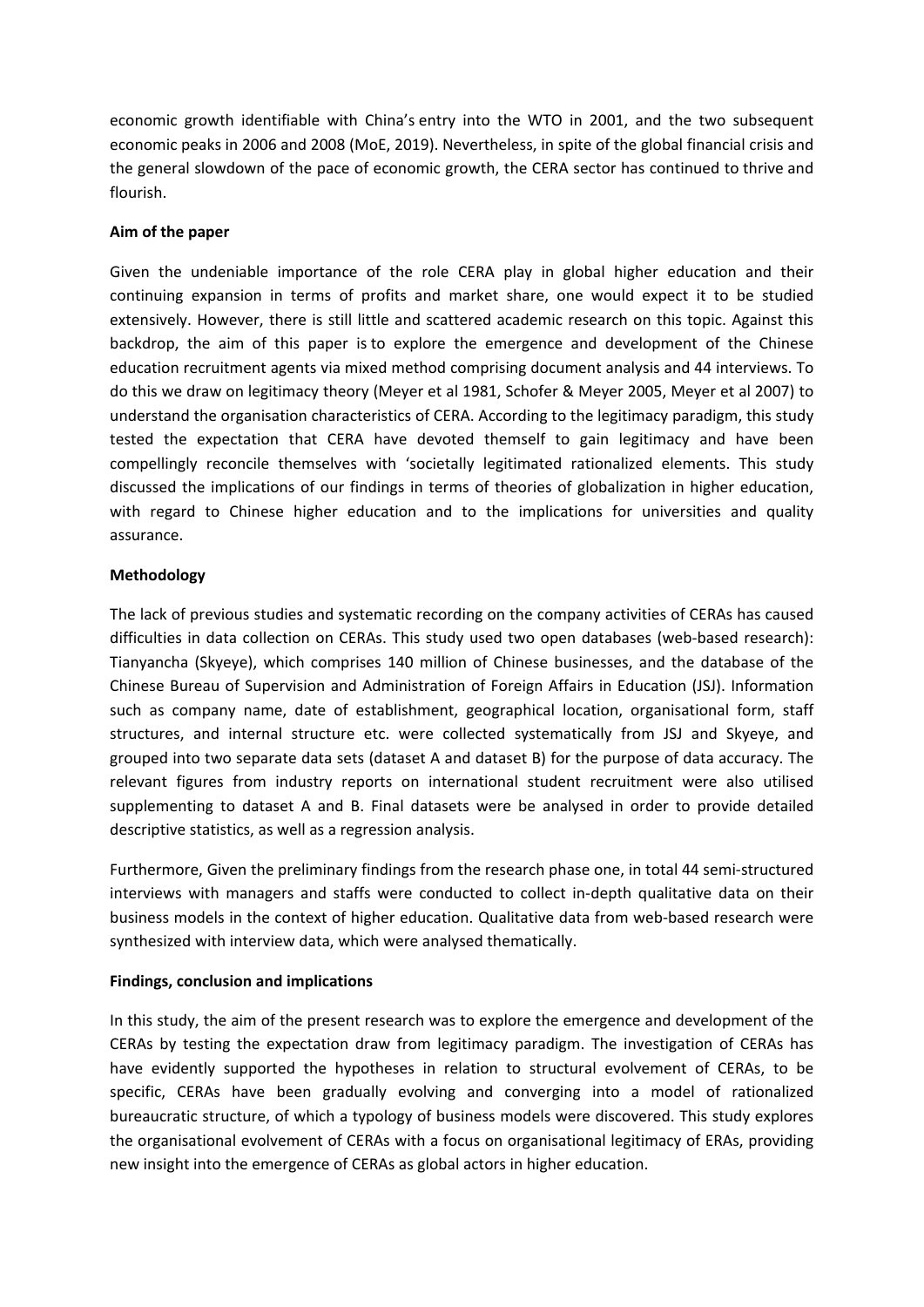## **References:**

Buck Sutton, S. & Obst, D. (2012). Dynamic time for international partnerships. University World News, lssue 204, Retrieved from:www.universityworldnews.com/article.php?story=2012113202352271

Chinadaily, (2018). Education in Shandong province, <www.shandong.chinadaily.com.cn>Accessed at 27<sup>th</sup> November 2019.

EAIE European Association for International Education. (2014). The EAIE barometer presentation at EAIE annual conference in Prague September 2014, Resource

document. Retrieved from: www.eaie.org/blog/barometer-initial-finding

EducationQQ. (2014).'The service charge of education recruitment agents' <sup>&</sup>lt; https://edu.qq.com/a/20140227/021550.htm <sup>&</sup>gt; Accessed at 10th May 2019.

EducationSOHU. (2018).'The cost of studying in the UK', <sup>&</sup>lt; https://zhinan.sogou.com/guide/detail/?id=316513259756 <sup>&</sup>gt; Accessed at 10th May 2019.

Feng, S. and Horta, H. (2021), *Brokers of international student mobility: The roles and processes of education agents in China*. European Journal of Education. Wiley.

Goi, M. T. (2015). 'External drivers of entry mode decisions of <sup>a</sup> higher education institution', Asia Pacific Journal of Marketing and Logistics 28(1): 124–140.

Huang, I., Nikula, P., Raimo, V., and Wset, E., (2020) The secret life of international student recruitment agents. Centre for Global Higher Education, 169. Presentation.

Lee, P. (2014). Key findings of global study on internationalization. University World News, Issue 315, Retrieved from: www.universityworldnews.com/article.php?story=20140409170137959

Maringe, F., Foskett, N. and Woodfield, S. (2013). Emerging internationalisation models in an uneven global terrain: findings from <sup>a</sup> global survey. Compare: <sup>a</sup> journal of comparative and international education, 43(1), pp. 9-36. ISSN (print) 0305-7925

John, W, Meyer.; John, Boli.; George, M, Thomas. & Francisco, O, Ramirez. (1981). "World Society and the Nation-State". *American Journal of Sociology*. **103** (1 (1997)): 144–181

Meyer, J. W., Ramirez, F. o., Frank, D. J. and Schofer, E. (2007) Higher Education as an institution In Gumport, P. J (Ed) Sociology of Higher Education: Contributions and Their Contexts, Johns Hopkins

Ministry of Education of the People`s Republic of China. (2009). Openness, innovation; promote development of China higher education. Retrieved from: http://www.moe.gov.cn/s78/A20/gjs\_left/moe\_850/201005/t20100512\_87589.html

Nikula, P. (2020), *Education agent standards in Australia and New Zealand – government's role in agent-based international student recruitment*. Studies in Higher Education.